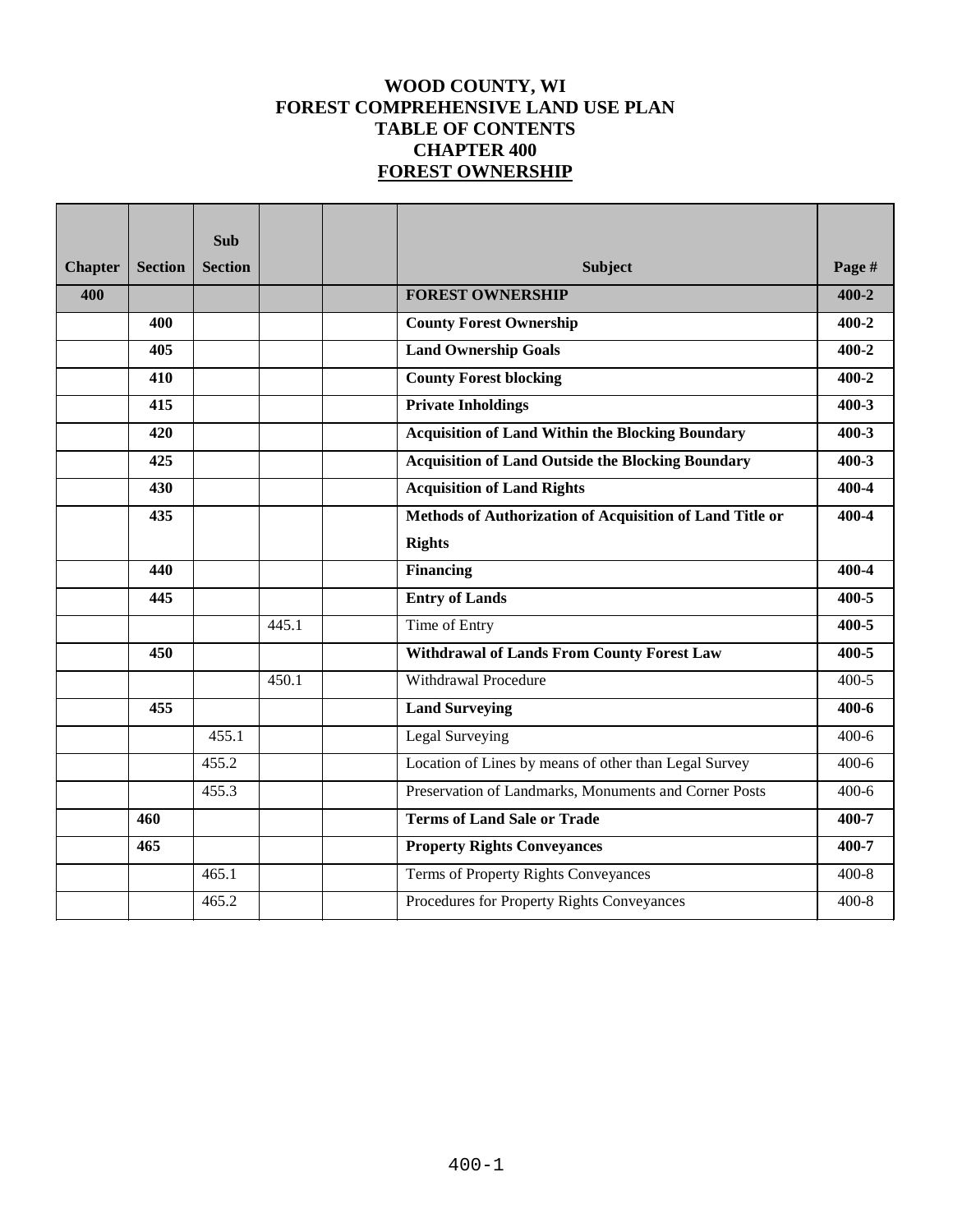## **CHAPTER 400 OBJECTIVE**

The purpose of Chapter 400 is to identify policy and procedures relating to:

- 1. The acquisition of land to be enrolled in County Forest pursuant to s. 28.11(4) (b), Wis. Stats. or other lands possessing special or unique values areas that are not suited primarily for timber production to be entered under s. 28.11(4)(c), Wis. Stats., special use classification.
- 2. The acquisition of lands throughout the county for the purpose of future trading for priority parcels to be enrolled in County Forest pursuant to s. 28.11(4)(b), Wis. Stats.
- 3. The acquisition of land interests such as conservation easements, first right of refusal, or other land rights of the benefit to county forests.
- 4. Location, identification, and protection of county forest ownership boundaries.

## **400 COUNTY FOREST OWNERSHIP**

The majority of the County Forest lands throughout the State were previously in private ownership and came under public ownership in a substantially degraded condition, by way of real estate tax delinquency and subsequent tax deed to Counties. Continued attempts to sell much of the degraded tax deeded lands were unsuccessful. In response to the lack of demand from private owners, counties worked in cooperation with State and Federal Agencies to restore these lands into productive forests and recreational assets. ("The County Forests of Wisconsin", WI Conservation Dept., 1938). For more discussion of Wood County Forest history, see Chapter 100.

Over time, counties have realized benefits from continuing to retain select tax deeded land, acquiring select land from willing sellers by purchase, trade, or gift, and the continual protection of county forest ownership boundaries.

### **405 LAND OWNERSHIP GOALS**

It is the goal of Wood County to acquire land from willing sellers for fair prices established pursuant to Uniform Standards of Professional Appraisal Practices or other method approved by the County. Acquisitions may be accomplished through trades, donations, or outright purchases. Such acquisitions shall be for meeting the mission statement (see chapter 100) and for the benefit of all Wood County citizens. See section 420 for criteria on how to achieve these goals.

### **410 COUNTY FOREST BLOCKING**

Since the beginning of the County Forest Program in the State of Wisconsin, counties established boundaries for distinguishing between lands that were best suited for forestry and lands best suited for agricultural production. This boundary became referred to as a "Blocking Boundary" and provided public information, assisted long-term planning, and guided management decisions.

In the early stages of the development of County Forests, counties commonly traded tax deed parcels that were located outside of the Blocking Boundary for the remaining privately owned parcels within the Blocking Boundary. A primary purpose for these trades was to promote agricultural economic development by assisting farmers with obtaining the most productive agricultural lands available in a given County.

Blocking Boundaries are dynamic and should be evaluated on a routine basis to evaluate adequacy relative to the current priorities. Forestry staff will notify the Committee as parcels become available within the Blocking Boundary.

County Forest Blocking Boundaries are established by the Committee and by subsequent approval of the Wood County Board. A map of the official boundaries can be found in the Appendix.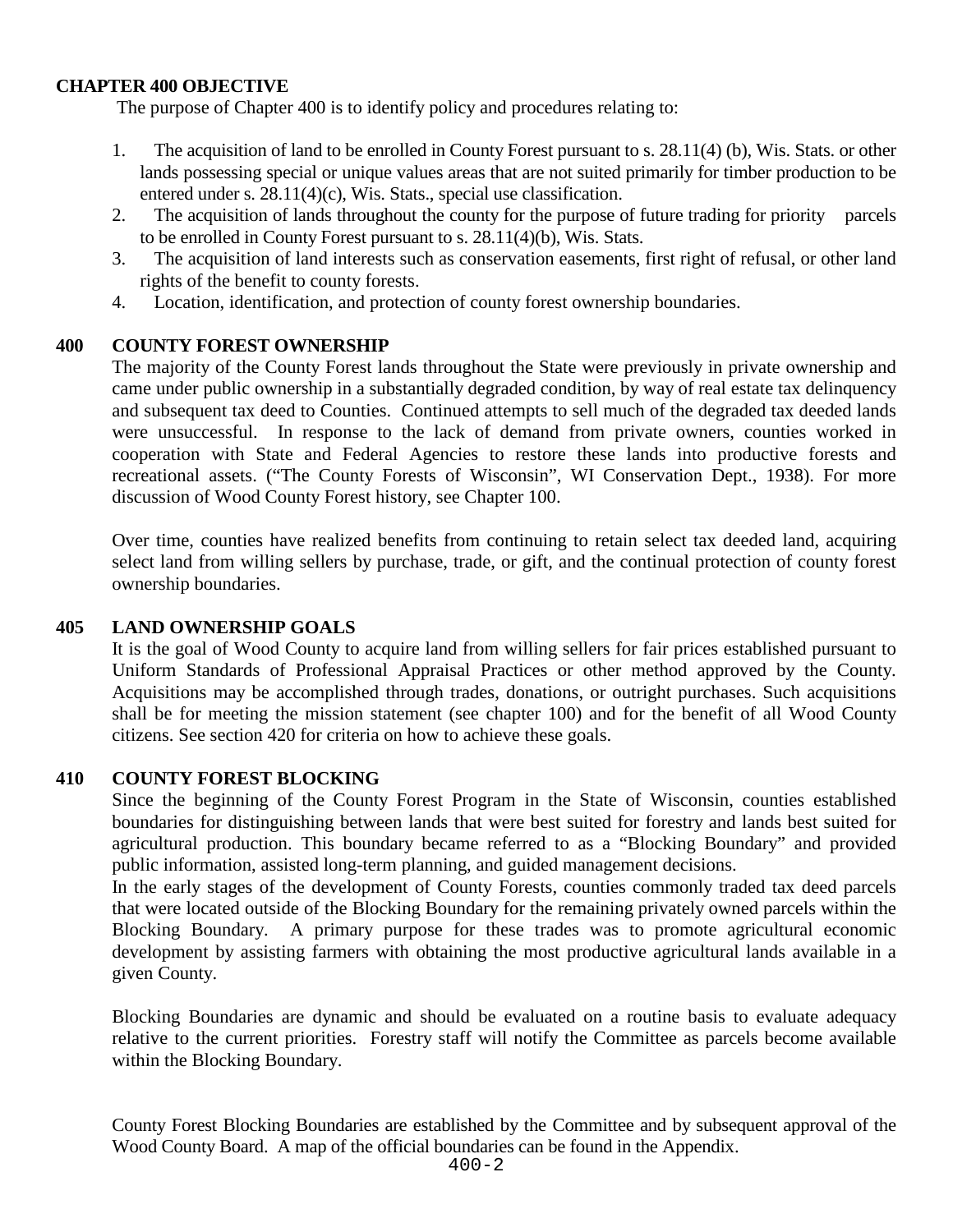# **415 PRIVATE INHOLDINGS**

Wood County recognizes the existence of private landholdings within the forest boundaries. The County will respect the rights of the private landowners who are its neighbors. The County may approach private landowners with proposals for land purchases or trades, but will not coerce landowners to sell or trade. It would not be the intent of Wood County Forest to pursue properties through condemnation.

## **420 ACQUISITION OF LAND WITHIN THE COUNTY FOREST BLOCKING BOUNDARY**

The land within the blocking boundary includes private land as well as land owned by Wood County and other government entities. It is not the deliberate intent of Wood County to acquire all lands within the blocking boundary.

The Committee in consultation with the County Forest Administrator shall make determination of a parcel's value to the County and the State of Wisconsin.

Certain lands are considered to be of higher priority for acquisition due to:

- 1. Lands that improve management efficiencies such as reducing the length of private/public boundaries or improve access to existing county forest.
- 2. Lands that will increase the counties inventory of productive timberland and provide a consistent source of raw material to the forest products industry.
- 3. Lands that conserve surface and groundwater, maintain undeveloped shoreline, and increase public access to water features.
- 4. Lands that are threatened by private development or fragmentation that may result in a long-term negative impact on adjacent public lands.
- 5. Lands that will provide for priority trail connections and expansions, reduce, or eliminate existing user conflicts.
- 6. Lands that contain threatened or endangered plant, animals, or communities; or other natural features considered to be of high conservation value.
- 7. Lands that, when acquired by the county, will not result in an unreasonable negative impact to local tax collections as determined by the Committee in consultation with the affected Towns.

## **425 ACQUISITION OF LAND OUTSIDE THE COUNTY FOREST BLOCKING BOUNDARY**

Counties may consider acquisition of lands outside the blocking boundary in instances where:

- 1. Land becomes available to the County, which possess values consistent with the priority criteria listed above, and is eligible to be enrolled as County Forest Special Use under s. 28.11(4) (c) Wis. Stats.
- 2. Land becomes available to the County that, if acquired by the County, will facilitate a fair trade or other transaction resulting in county ownership of land within the county forest blocking boundary.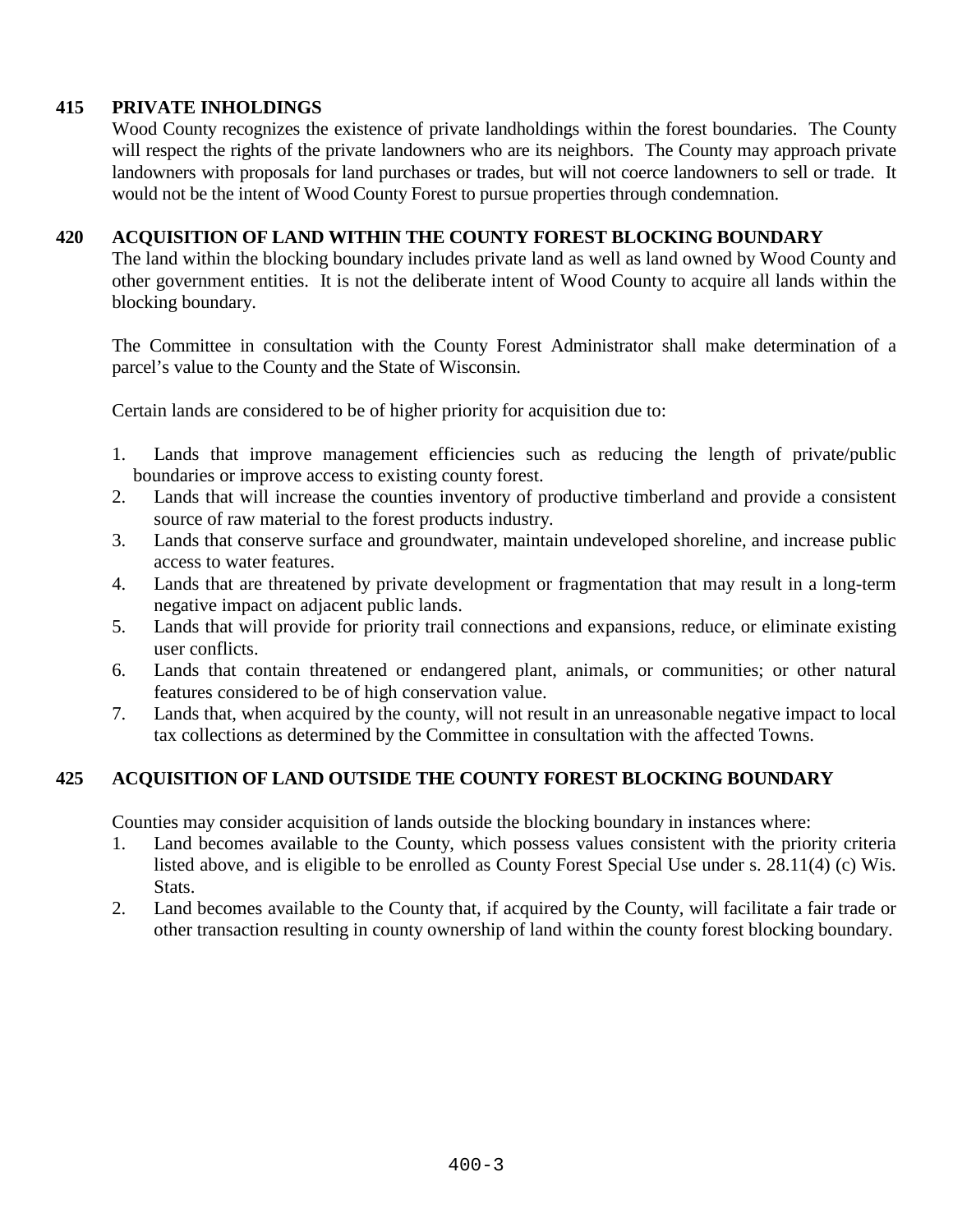# **430 ACQUISITION OF LAND RIGHTS**

In addition to acquiring fee simple land ownership, Counties may find it advantageous to acquire other interests in private or public lands within the blocking boundary such as:

- 1. Ingress and egress easements for county management purposes
- 2. Conservation easements for such purposes as:
	- A. Limiting residential density.
	- B. Managing runoff that affects county land.
	- C. Achieving greater silvicultural consistency, pest management, invasive species control, research, or other on adjacent private lands.
- 3. First right of refusal.
- 4. Flowage easements.

## **435 METHODS AND AUTHORIZATION FOR ACQUISITION LAND TITLE OR RIGHTS**

Acquisition may be by outright purchase or trade based on competent appraisal of the value or values involved, or by gift, bequest or action to foreclose tax liens. The County Forest Administrator will be the agent of the Committee in making first contact with potential sellers and in carrying on acquisition activities, in accordance with Wood County policies and ordinances (i.e. Forestry Ordinance and Land Transaction Policy contained in appendix).

In the event that the County Forest Administrator determines that a land or land rights acquisition is in the best interest of the County, in consideration of the factors described above, the County Forest Administrator shall present a recommendation to the Committee. Upon approval of the Committee, the County Board shall forward an authorizing resolution for consideration.

County Board authorization is required for execution of any legal instruments that bind the county to acquiring title or other land rights. In the event that an agent of the county, prior to County Board authorization, said legal documents sign, any legal documents must include an explicit contingency requiring County Board approval.

### **440 FINANCING**

County Forest Administrator shall propose financing options as part of any recommendations to acquire forwarded to the Committee. Typical funding sources include:

- *1.* Fund balance that has resulted from previous county forest withdrawal proceedings. These funds are kept in the non-lapsing account known as the County Forest Land Fund.
- 2. Funds appropriated through the County's capital budgeting procedure.
- 3. Grants and Loans, including:
	- A. Loans
		- i. County Forest Project Loans [\(s. 28.11\(8\)\(b\)\(2\)\), Wis. Stats\)](https://docs.legis.wisconsin.gov/statutes/statutes/28/11/8/b/2)
		- ii. Variable Acreage Share Loans [\(s. 28.11\(8\)\(b\)\(1\)\), Wis. Stats\)](https://docs.legis.wisconsin.gov/statutes/statutes/28/11/8/b/1)
		- iii. Board of Commissioners of Public Lands State Trust Fund Loan Program [\(s. 24.61\(3\)](http://docs.legis.wisconsin.gov/statutes/statutes/24/II/61/3/a/2)  (a) (2). [Wis. Stats.\)](http://docs.legis.wisconsin.gov/statutes/statutes/24/II/61/3/a/2)
		- B. Grants
			- i. Warren Knowles-Gaylord Nelson Stewardship Program [\(s. 23.0953, Wis.](http://docs.legis.wisconsin.gov/statutes/statutes/23/0953)

Stats.)

- ii. County Forest Stewardship Subprogram [\(s. 23.0953, Wis. Stats.](http://docs.legis.wisconsin.gov/statutes/statutes/23/0953))
- iii. Acquisition and Development of Local Parks Subprogram [\(s. 23.09\(20\), Wis. Stats.\)](http://docs.legis.wisconsin.gov/statutes/statutes/23/09/20)
	- iv. Lake Protection [\(s. 281.68 Wis. Stats.\)](http://docs.legis.wisconsin.gov/statutes/statutes/281/V/68)
	- v. River Protection [\(s. 281.70 Wis. Stats.\)](http://docs.legis.wisconsin.gov/statutes/statutes/281/V/70)
	- vi. County Forest Wildlife Habitat [\(s. 20.370\(5\)\(as\)\), Wis. Stats.](http://docs.legis.wisconsin.gov/statutes/statutes/20/IV/370/5/as)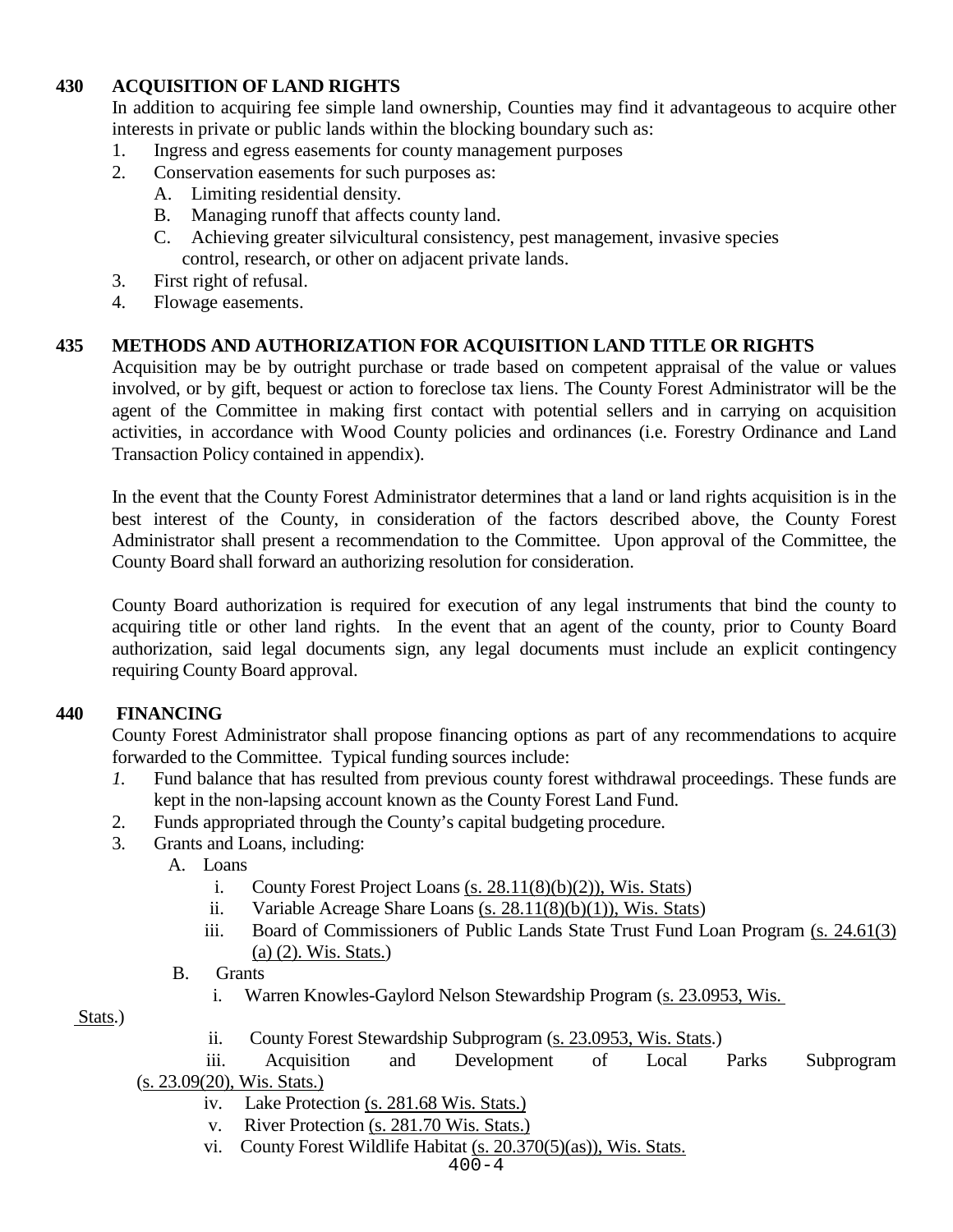- vii. County Forest Fish and Game Projects [\(s. 23.09\(12\), Wis. Stats.\)](http://docs.legis.wisconsin.gov/statutes/statutes/23/09/12)
- viii. ATV/UTV Trail Aids [\(s. 23.33\(9\), Wis. Stats.\)](http://docs.legis.wisconsin.gov/statutes/statutes/23/33/9)
- ix. Snowmobile Trail Aids [\(s. 23.09\(26\), Wis. Stats.\)](http://docs.legis.wisconsin.gov/statutes/statutes/23/09/26)
- x. Federal Funding  $(s.20.370(5)$  (CY), Wis. Stats).

#### **445 ENTRY OF LANDS**

Lands to be entered under the regular classification of the County Forest Law must be suitable for forestry purposes and be within the County Forest blocking boundary. Lands designated for classification as County Forest -Special Use need not be contained within the county forest blocking boundary nor suitable primarily for timber but they must be suitable for scenic, outdoor recreation, public hunting and fishing, water conservation or other multiple-use purposes.

#### **445.1 Time of Entry**

Application for entry of newly acquired lands under the County Forest Law will be made as soon as possible. Applications for entry will be prepared with the assistance of the DNR Forestry Liaison. The County Forest Administrator will secure the signatures of the proper county officials and transmit the application to DNR's County Forest & Public Lands Specialist.

#### **450 WITHDRAWAL OF LANDS FROM COUNTY FOREST LAW**

Lands within the County Forest blocking boundary will not normally be considered for withdrawal from the County Forest Law. The committee will discourage applications for the purchase of these lands by the private sector, unless a greater public benefit can be demonstrated. All proposals for purchase of Wood County Forest lands must follow procedures established in the Wood County Forest Land Transaction Policy. If, in the opinion of the Committee and county board, the land will be put to better and higher use and will benefit people of the county and State to a greater extent by being withdrawn from the County Forest Law program, the County should follow the withdrawal procedure as outlined by the [Public Lands](https://dnr.wi.gov/topic/ForestManagement/documents/24605.pdf)  [Handbook.](https://dnr.wi.gov/topic/ForestManagement/documents/24605.pdf) S. 28.11, Wis. Stats, provide the legal means by which counties may apply for withdrawal of lands from County Forest status. Initially the County Forest Administrator notifies the DNR Forestry Liaison Forester of the County Committee meeting at which the proposed withdrawal will be considered. At that meeting, DNR personnel and the County will discuss the proposed withdrawal and, if approved by the Committee, the withdrawal will be recommended by the Committee by resolution to the County Board. If approved by the Board by the necessary 2/3 majority, the application is prepared by the county and submitted to the appropriate DNR designee. The DNR may ask for additional information from the County. Pending the results of any investigatory hearings deemed advisable, the DNR will act on the withdrawal application. If the application is denied, the County may appeal as provided in s. 28.11(11) (a) 4. Wis. Stats.

#### **450.1 Withdrawal Procedure**

The purpose of this section is to provide general information in formulating and

processing applications for withdrawal of County Forest lands under s.28.11 (11) Wis. Stats. In addition, ch. NR 48, Wis. Adm. Code. The legal means by which counties may apply for withdrawal of lands from county forests is provided by s.28.11 (11) (a) Wis. Stats. This section states in part: "The County Board shall first refer the resolution to the county forestry committee which shall consult with an authorized representative of the department in formulating its withdrawal proposal." Section. 28.11(11) (a) Wis.Stats. Also states: "The county board shall not take final action thereon until 90 days after such referral or until the report thereon of the forest committee has filed with the board."

Consequently, if the county board takes final action on a withdrawal application without referring it to the County Forestry Committee, the application is not valid. On the other hand, if the County Forestry Committee does not report to the county board within 90 days after receipt of the referral, the Board may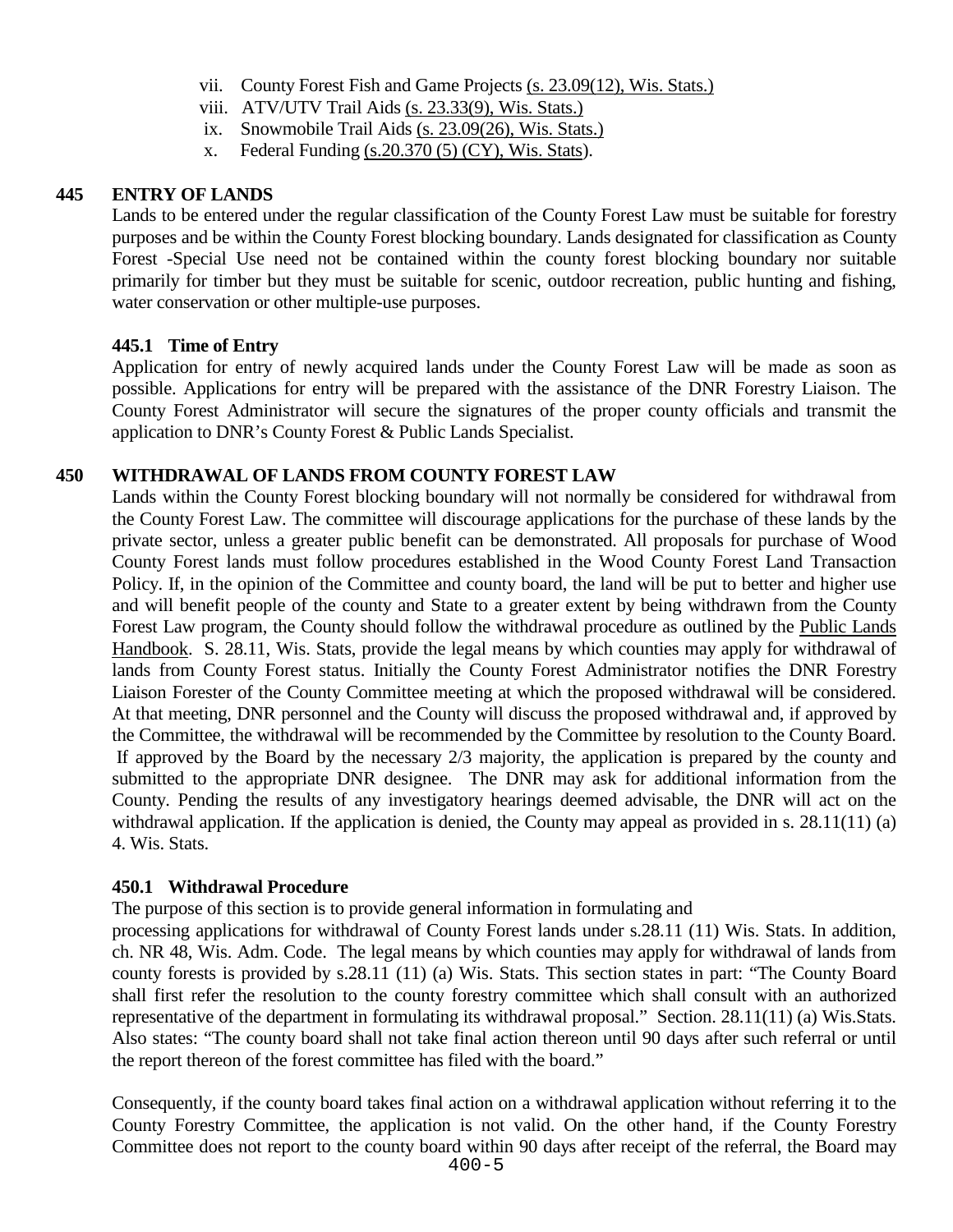act upon the application without a Committee recommendation.

# **455 LAND SURVEYING**

The importance of survey corner monumentation is recognized in the interest of avoiding the problems of trespass both by and against the County, facilitating the settlement of those cases, which would occur, and aiding in the proper transfer of property.

## **455.1 Legal Surveying**

Of prime importance are the forest boundaries and property lines in common with other owners. All such surveying shall be under the supervision of a registered surveyor. When the office of the county surveyor is not staffed, the committee will comply with the provisions of Chapter 59, Wisconsin Statutes by hiring registered surveyors to perform the necessary running of property lines. Section corners, one-quarter corners and forty corners (1/16 corners) will be reestablished where needed and Certified Land Corner Restoration forms filled out in duplicate as time permits, under the direction of registered land surveyor.

## **455.2 Location of Lines by other than Legal Survey**

Forestry personnel who are not registered surveyors may, with all possible prudence, establish lines for forest management purposes including those necessary for ordinary management activities such as timber sales and road / trail locations using available equipment including, but not limited to, air photos, quadrangles, county surveyor's records and known corners. In the absence of known corners, lines abutting other ownership may be established by mutual agreement to avert trespass claims. At a minimum, notify the adjoining landowner(s) of the management boundary in writing. This documentation should be retained in the timber sale file.

## **455.3 Preservation of Landmarks, Monuments and Corner Posts**

Section 59.74, Wis. Stats., provides:

- 1. Penalties for destruction of landmarks, monuments and corner posts established by government survey, the county surveyor or a surveyor or public record.
- 2. A procedure for notification of intent to destroy such surveying evidence and referencing prior to destruction.
- 3. The assignment of enforcement responsibility to the Department of Natural Resources, District Attorneys, and professional land surveyors

All personnel with land management responsibilities are directed to:

- 1. Make a reasonable search for the above-mentioned surveying evidence prior to implementing any soil moving or cover type manipulation projects, including timber sales, that could result in covering, destruction or removal of such evidence.
- 2. In the event such evidence is found:
	- A. If practical, redesign the project so that the evidence will not be disturbed or
	- B. If destruction is unavoidable, (s [59.74\(2\) \(b\), Wis. Stats.](https://docs.legis.wisconsin.gov/statutes/statutes/59/VII/74/2/b/1)) notify the county surveyor at least 30 days prior to destruction giving the legal description of the monument and the reason for destruction or other obliteration. The notice shall include a description of the landmark, monument of survey, or corner post and the reason for removing or covering it.
- 3. If reasonable search fails to uncover survey evidence in the suspected vicinity, conduct an additional search if he/she sees fit.
- 4. In order to further reduce the possibility of inadvertent destruction of invaluable survey evidence:
	- A. Each forester with county forest responsibilities should discuss with county administrators the need for including adequate protective clauses in easements, rights-of-way, timber sale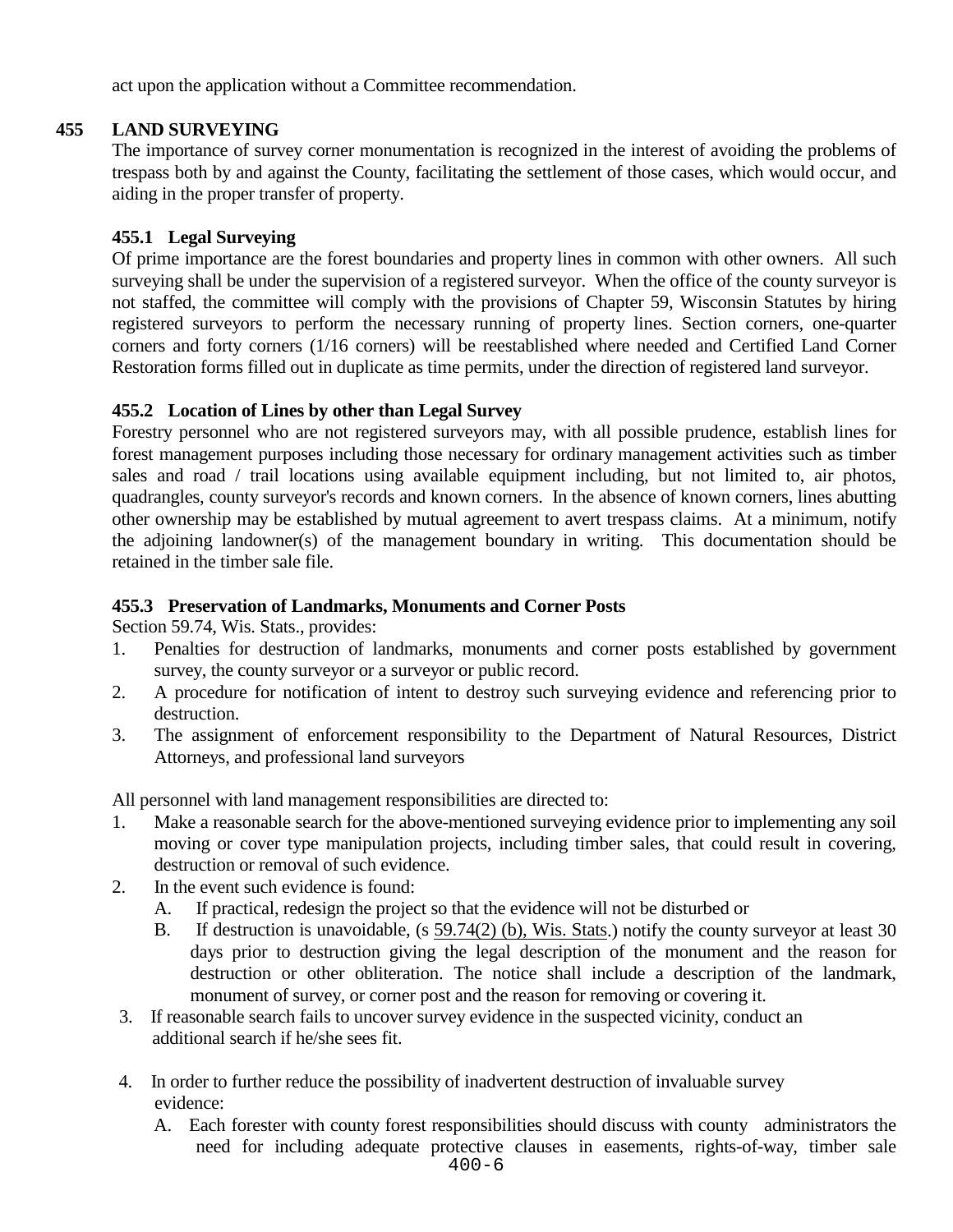contracts, and other agreements that might result in destruction of monuments.

B. Personnel advising landowners regarding forestry or other land management practices should alert such owners to possible monument destruction that may be caused by them.

C. Any instances of potential or accomplished obliteration of survey monumentation discovered in the course of field operations should be brought to the county surveyor's attention.

#### **460 TERMS OF LAND SALE OR TRADE**

All sale or trading of county lands within the forest boundaries shall be subject to terms established between the Committee and the party which will receive land from the County.

Furthermore, all sale or trading of County Forest lands shall be subject to the terms established and prescribed in: the Wood County Forestry Ordinance, and the Wood County Park and Forest Land Transaction Policy (See Appendix).

### **465 PROPERTY RIGHTS CONVEYANCES**

The instrument used for property right conveyance shall be the one which relinquishes the least amount of County control over public land. All property right conveyances will be made on a case by case basis. Examples are listed below:

 A. Easements: An easement is a permanent right that entitles the easement owner to use of the land of another for a special purpose not inconsistent with the general property rights of the owner. Easements run with the land and do not expire. They may be appropriate for public utilities, such as gas, electric and communication uses, and public road rights-of-way.

Easements shall not be used for access to private lands unless there is exceptional advantage to the County Forest, and unless the easement further promotes the purposes of the County Forest program. The committee may consider easement requests on a case-by-case basis. The County Forest Administrator will consult with DNR's County Forest Specialist on these cases.

- B. Lease: A lease is a written document, which grants use of real property and/or improvements to another party for a specified period, for monetary or other consideration. Specific County Forest Law provisions regarding leases can be found in ss. 28.11(3) (i) and (j), Wis. Stats. Leases on County Forest lands shall be negotiated for the shortest possible period of time and in no case shall they exceed ninety-nine years.
- C. Permit: A permit is a written document conferring a right, power or privilege to do a particular act or series of acts on land of another without possessing any interest therein. A permit can be revoked with cause and cannot be assigned to other parties. A permit, unlike an easement, does not imply an interest in the land and is not transferred with the land. Permits issued on County Forest lands shall be issued for the shortest possible period of time and in no case shall they exceed ninety-nine years.

Permits shall be the preferred property rights conveyance for private driveways and most other activities dealing with the private individuals using County Forest lands. Driveway permits expire when the land changes ownership. A prospective new property owner may receive a driveway permit in advance of completing a property purchase. Advance permits will not become effective until the new property purchase is recorded by the Register of Deeds office. The County will retain the right to revoke a driveway permit with cause. "Cause" can include, but is not limited to, violation of permit terms, misuse of County land, damage to County